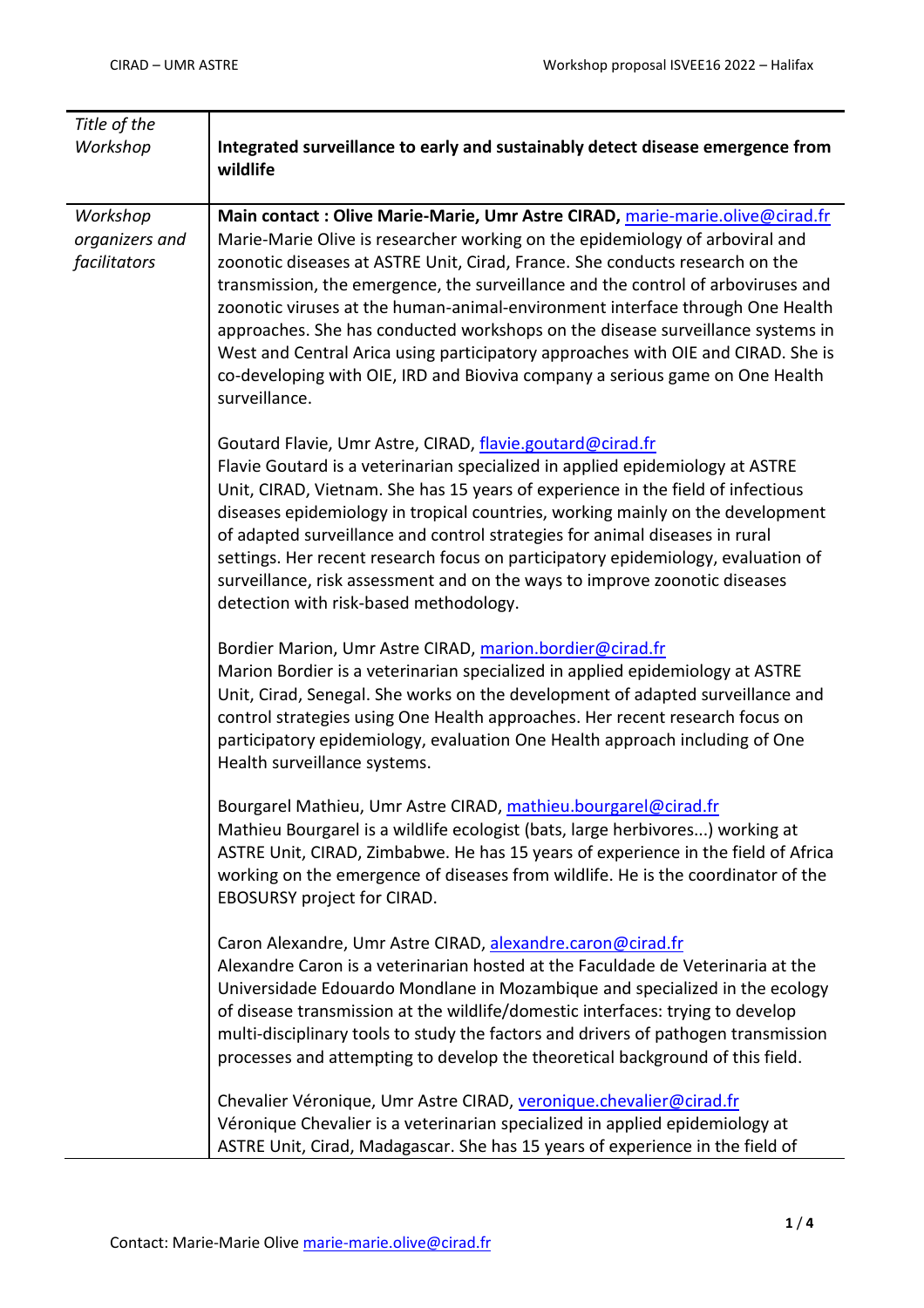|                                                                                                           | infectious diseases epidemiology in tropical countries. She is the coordinator of<br>the ZooCoV project for CIRAD.                                                                                                                                                                                                                                                                                                                                                                                                                                                                                                                                                                                                                                                                                                                                                                                                                                                                                           |
|-----------------------------------------------------------------------------------------------------------|--------------------------------------------------------------------------------------------------------------------------------------------------------------------------------------------------------------------------------------------------------------------------------------------------------------------------------------------------------------------------------------------------------------------------------------------------------------------------------------------------------------------------------------------------------------------------------------------------------------------------------------------------------------------------------------------------------------------------------------------------------------------------------------------------------------------------------------------------------------------------------------------------------------------------------------------------------------------------------------------------------------|
|                                                                                                           | Peyre Marisa, Umr Astre CIRAD, marisa.peyre@cirad.fr<br>Marisa Peyre is an epidemiologist specialized in the evaluation of surveillance<br>and control programs in animal health working at ASTRE Unit, CIRAD, France. She<br>is a professional trainer in participatory epidemiology and health surveillance<br>system evaluation to improve animal health management strategies in South East<br>Asia, Africa and in Europe. She is co-developing with OIE, IRD and Bioviva<br>company a serious game on One Health surveillance.                                                                                                                                                                                                                                                                                                                                                                                                                                                                          |
| <b>Motivation and</b><br>description of<br>the objectives,<br>or learning<br>outcomes, of<br>the workshop | The current Ebola and Covid-19 crisis have shone the spotlight on the risk of<br>diseases emergence from wildlife. More than 70% of zoonotic emerging infectious<br>disease events are of wildlife origin. Wildlife exploitation (eg. trade and wild meat<br>consumption) and habitat loss drive the potential spillover of pathogens from<br>animals to humans and fuel the pandemic risks. However, most surveillance<br>systems are not built with approaches that integrate human, animal (domestic and<br>wild), and environmental health, which does not support early detection of<br>emergence.<br>How can we build efficient and sustainable disease surveillance systems to detect<br>emergence from wildlife?                                                                                                                                                                                                                                                                                     |
|                                                                                                           | During these 3 days, the workshop will provide a theoretical and practical<br>application for integrated disease surveillance system to detect disease emergence<br>from wildlife.<br>At the end of the workshop participants will be able to:<br>Explain the importance of integrated and One Health (OH) disease<br>surveillance systems including wildlife<br>Explain the issues of collaboration within OH surveillance to optimize its<br>effectiveness<br>Describe the issues and objectives of wildlife disease surveillance<br>Know and understand challenges linked to One Health surveillance<br>Describe the different surveillance systems types including wildlife<br>Identify the best surveillance strategies adapted to a specific context<br>Know and understand some of the tools available to implement integrated<br>disease surveillance systems<br>Know the different methods (qualitative & quantitative) available to<br>$\blacksquare$<br>evaluate One Health surveillance systems. |
| <b>Background and</b><br>skills the<br>workshop<br>attendees are<br>expected to (or<br>must) have         | Knowledge on classic epidemiology and some notion on basic surveillance systems                                                                                                                                                                                                                                                                                                                                                                                                                                                                                                                                                                                                                                                                                                                                                                                                                                                                                                                              |
| Duration of the<br>workshop                                                                               | 3 days                                                                                                                                                                                                                                                                                                                                                                                                                                                                                                                                                                                                                                                                                                                                                                                                                                                                                                                                                                                                       |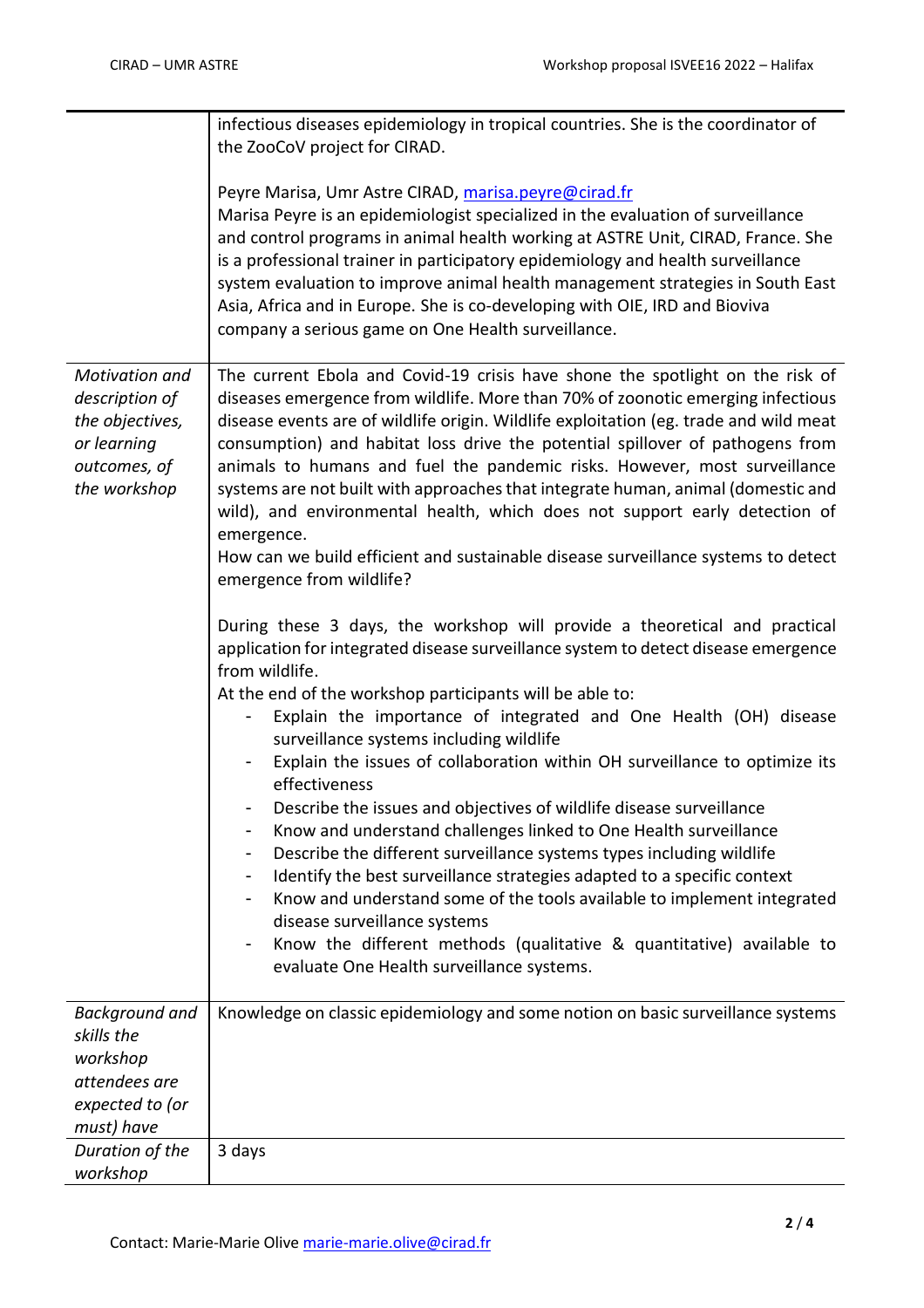| Content and | Special attention will be given to the use of real-life case-studies in order to cover |
|-------------|----------------------------------------------------------------------------------------|
| structure   | I a large range of surveillance approaches.                                            |
|             |                                                                                        |

| <b>Time</b>                                                                  | <b>Activity/Contents</b>                                                                                                                                                                                                                                                                                                                                                                                                                                                  | <b>Details</b>                                |  |  |
|------------------------------------------------------------------------------|---------------------------------------------------------------------------------------------------------------------------------------------------------------------------------------------------------------------------------------------------------------------------------------------------------------------------------------------------------------------------------------------------------------------------------------------------------------------------|-----------------------------------------------|--|--|
| Day 1 : Specificities related to the design of wildlife surveillance systems |                                                                                                                                                                                                                                                                                                                                                                                                                                                                           |                                               |  |  |
| 8:30 - 09:00                                                                 | Introduction of participants, participants' expectations and<br>previous experience in the field of wildlife surveillance<br>Introducing the contents of the 3 days                                                                                                                                                                                                                                                                                                       | Participatory approach                        |  |  |
| $9:00 - 10:00$                                                               | Things you should know about the design of surveillance<br>systems<br>Things you should know about the evaluation of surveillance<br>systems                                                                                                                                                                                                                                                                                                                              | Lecture                                       |  |  |
| 10:00-10:30                                                                  | bio break                                                                                                                                                                                                                                                                                                                                                                                                                                                                 |                                               |  |  |
| 10:30-12:00                                                                  | How challenging is it to set up wildlife surveillance?                                                                                                                                                                                                                                                                                                                                                                                                                    | Brainstorming<br>Problems trees               |  |  |
|                                                                              | Overview of wildlife surveillance systems                                                                                                                                                                                                                                                                                                                                                                                                                                 | Lecture                                       |  |  |
| 12:00-13:00                                                                  | lunch break                                                                                                                                                                                                                                                                                                                                                                                                                                                               |                                               |  |  |
| 13:00-14:30                                                                  | Simulation exercise on an alert of disease emergence from<br>wildlife                                                                                                                                                                                                                                                                                                                                                                                                     | Simulation exercise                           |  |  |
| 14:30-15:00                                                                  | bio break                                                                                                                                                                                                                                                                                                                                                                                                                                                                 |                                               |  |  |
| 15:00-16:30                                                                  | Introduction of practical on case-studies: the project<br>EBOSURSY, ZooCoV and SWM                                                                                                                                                                                                                                                                                                                                                                                        | Lecture                                       |  |  |
|                                                                              | Day 2 : Integrated disease surveillance systems including wildlife                                                                                                                                                                                                                                                                                                                                                                                                        |                                               |  |  |
| $8:30 - 10:00$                                                               | How challenging is it to set up integrated surveillance?                                                                                                                                                                                                                                                                                                                                                                                                                  | <b>World Cafe</b>                             |  |  |
|                                                                              | What 's the benefit of community or participatory surveillance?                                                                                                                                                                                                                                                                                                                                                                                                           | <b>Brainstorming</b><br><b>Problems trees</b> |  |  |
|                                                                              | Overview of integrated surveillance systems                                                                                                                                                                                                                                                                                                                                                                                                                               | Lecture                                       |  |  |
| 10:00-10:30                                                                  | bio break                                                                                                                                                                                                                                                                                                                                                                                                                                                                 |                                               |  |  |
| 10:30-12:00                                                                  | Sensitization of the challenges of disease surveillance system<br>integrating wildlife using a serious game                                                                                                                                                                                                                                                                                                                                                               | Tools: surveillance card<br>game "Alerte"     |  |  |
| 12:00-13:00                                                                  | lunch break                                                                                                                                                                                                                                                                                                                                                                                                                                                               |                                               |  |  |
| 13:00-14:30                                                                  | How challenging is it to set up syndromic surveillance?                                                                                                                                                                                                                                                                                                                                                                                                                   | Plenary discussion                            |  |  |
|                                                                              | Overview of syndromic surveillance systems                                                                                                                                                                                                                                                                                                                                                                                                                                | Lecture                                       |  |  |
| 14:30-15:00                                                                  | bio break                                                                                                                                                                                                                                                                                                                                                                                                                                                                 |                                               |  |  |
| 15:00-16:30                                                                  | What indicators to evaluate a One Health surveillance system to<br>detect disease emergence from wildlife?                                                                                                                                                                                                                                                                                                                                                                | <b>World Cafe</b><br>Group discussion         |  |  |
|                                                                              | Day 3 : Construction of an effective and sustainable integrated surveillance system                                                                                                                                                                                                                                                                                                                                                                                       |                                               |  |  |
| $8:30 - 10:00$                                                               | Co-construction of integrated disease surveillance link to<br>wildlife emergence<br>Three case studies will be proposed (However, participants will<br>have the opportunity to work on the construction of another<br>integrated wildlife surveillance system of their choice):<br>Viral hemorrhagic fevers surveillance in one West Africa<br>country<br>Coronaviruses surveillance in one South East Asian<br>country<br>West Nile surveillance in one European country | Group work                                    |  |  |